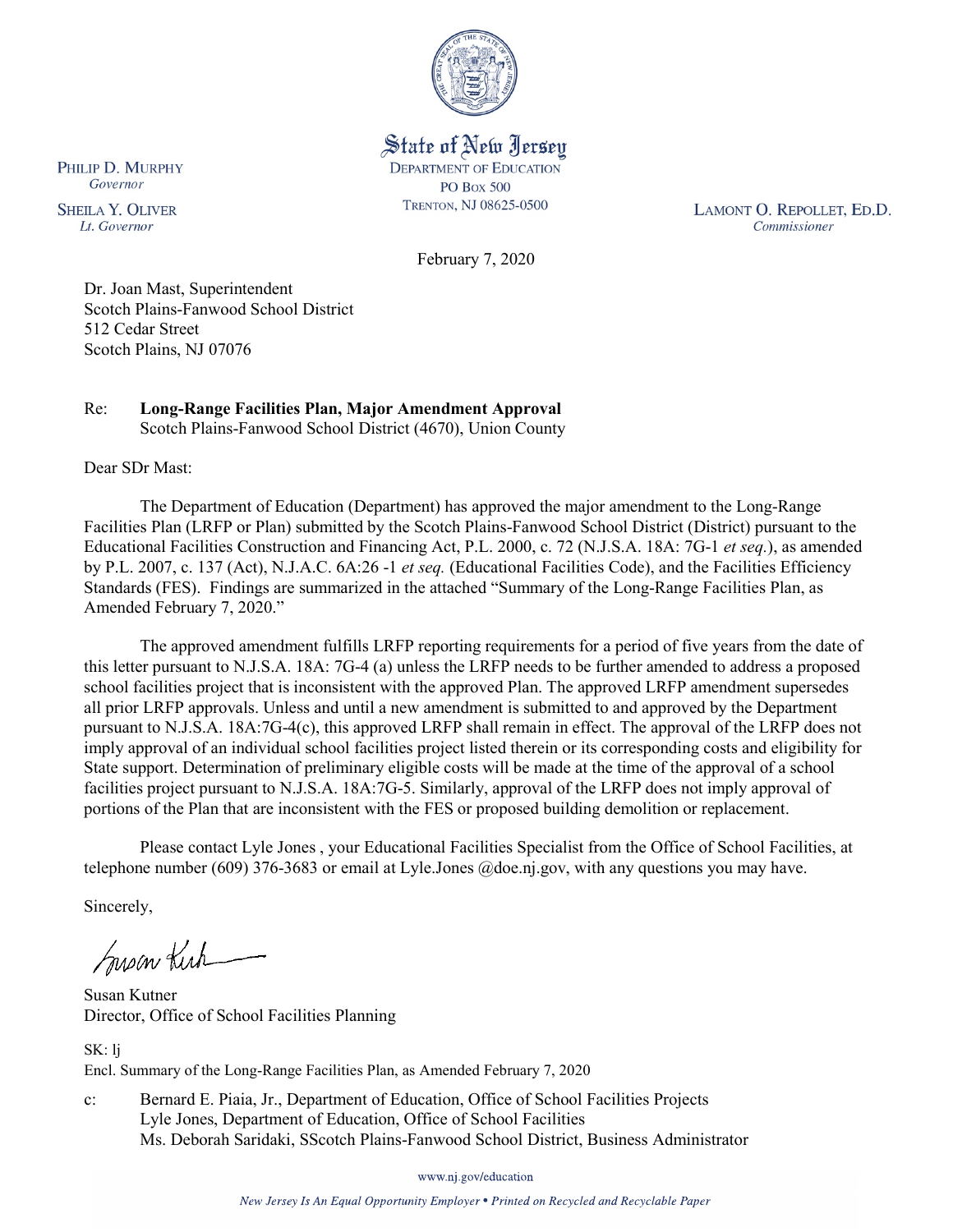# **Scotch Plains-Fanwood School District (4670) Summary of the Long-Range Facilities Plan, as Amended February 7, 2020**

The Department of Education (Department) has completed its review of the major amendment to the Long-Range Facilities Plan (LRFP or Plan) submitted by the Scotch Plains-Fanwood School District (District) pursuant to the Educational Facilities Construction and Financing Act, P.L. 2000, c. 72 (N.J.S.A. 18A: 7G-1 *et seq.*), as amended by P.L. 2007, c. 137 (Act), N.J.A.C. 6A:26-1 et seq. (Educational Facilities Code), and the Facilities Efficiency Standards (FES).

The following provides a summary of the District's approved amended LRFP. The summary is based on the standards set forth in the Act, the Educational Facilities Code, the FES, District-reported information in the Department's LRFP reporting system, and supporting documentation. The referenced reports in *italic* text are standard reports available on the Department's LRFP website.

### **1. Inventory Overview**

The District is classified as a Regular Operating District (ROD) for funding purposes. It provides services for students in grades PK-12.

The District identified existing and proposed schools, sites, buildings, rooms, and site amenities in its LRFP. Table 1 lists the number of existing and proposed district schools, sites, and buildings. Detailed information can be found in the *School Asset Inventory Report* and the *Site Asset Inventory Report.*

**As directed by the Department, school facilities projects that have received initial approval by the Department and have been approved by the voters, if applicable, are represented as "existing" in the LRFP.** Approved projects that include new construction and/or the reconfiguration/reassignment of existing program space are as follows: n/a.

|  |  | Table 1: Number of Schools, School Buildings, and Sites |  |
|--|--|---------------------------------------------------------|--|
|--|--|---------------------------------------------------------|--|

|                                              | <b>Existing</b> | <b>Proposed</b> |
|----------------------------------------------|-----------------|-----------------|
| Number of Schools (assigned DOE school code) |                 |                 |
| Number of School Buildings <sup>1</sup>      |                 |                 |
| Number of Non-School Buildings <sup>2</sup>  |                 |                 |
| Number of Vacant Buildings                   |                 |                 |
| Number of Sites                              |                 |                 |

*1 Includes district-owned buildings and long-term leases serving students in district-operated programs 2 Includes occupied district-owned buildings not associated with a school, such as administrative or utility buildings*

Based on the existing facilities inventory submitted by the District:

- Schools using leased buildings (short or long-term):  $n/a$
- Schools using temporary classroom units (TCUs), excluding TCUs supporting construction:  $n/a$
- Vacant/unassigned school buildings:  $n/a$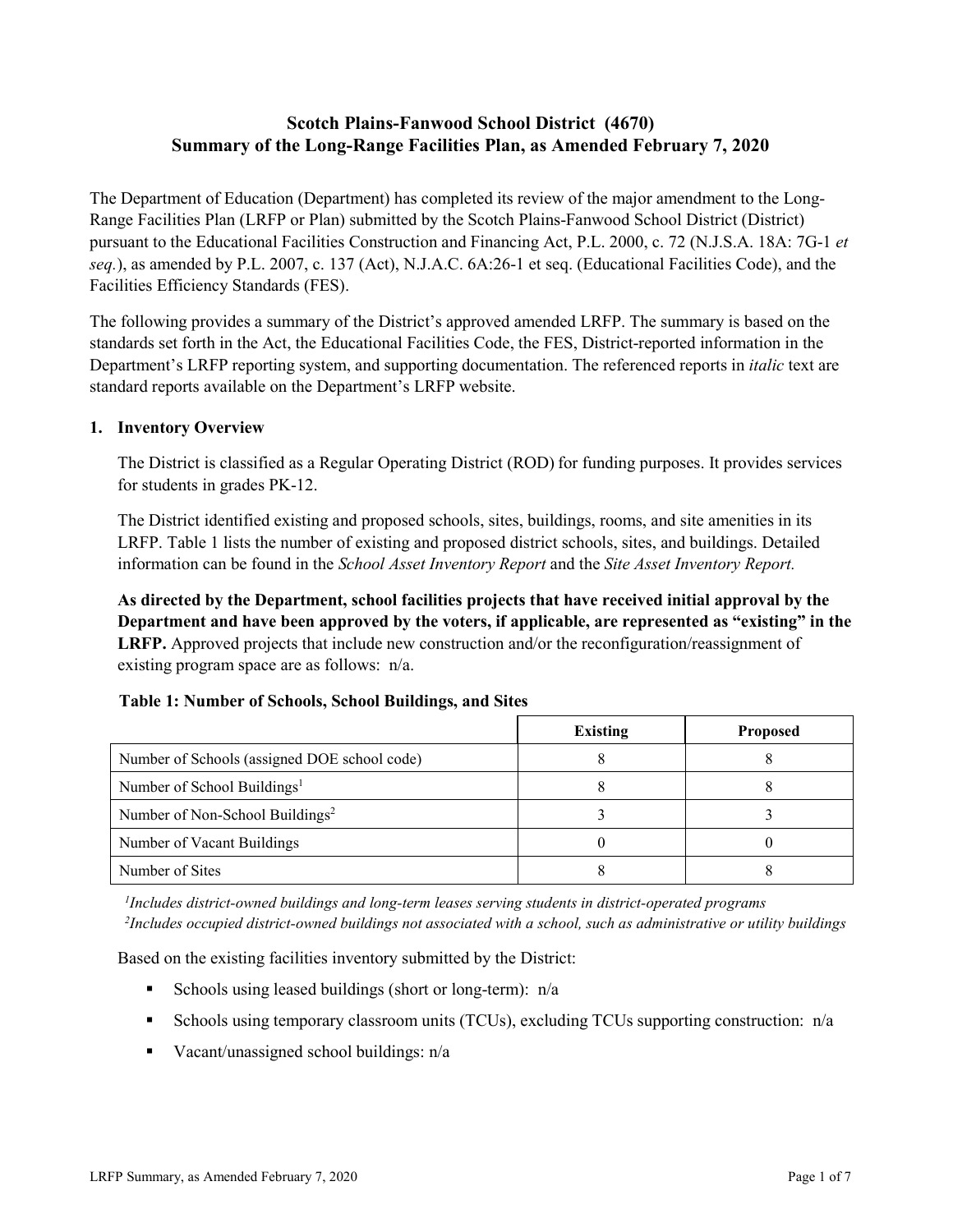**FINDINGS** The Department has determined that the proposed inventory is adequate for approval of the District's LRFP amendment. However, the LRFP determination does not imply approval of an individual school facilities project listed within the LRFP; the District must submit individual project applications for project approval.

# **2. District Enrollments**

The District determined the number of students, or "proposed enrollments," to be accommodated for LRFP planning purposes on a district-wide basis and in each school.

The Department minimally requires the submission of a standard cohort-survival projection using historic enrollment data from the Application for School State Aid (ASSA) or NJ Smart. The cohort-survival method projection method forecasts future students based upon the survival of the existing student population as it moves from grade to grade. A survival ratio of less than 1.00 indicates a loss of students, while a survival ratio of more than 1.00 indicates the class size is increasing. For example, if a survival ratio tracking first to second grade is computed to be 1.05, the grade size is increasing by 5% from one year to the next. The cohort-survival projection methodology works well for communities with stable demographic conditions. Atypical events impacting housing or enrollments, such as an economic downturn that halts new housing construction or the opening of a charter or private school, typically makes a cohort-survival projection less reliable.

### **Proposed enrollments are based on a standard cohort-survival enrollment projection.**

Adequate supporting documentation was submitted to the Department to justify the proposed enrollments. Table 2 provides a comparison of existing and projected enrollments. All totals include special education students.

|                              | <b>Existing Enrollments</b> | <b>District Proposed Enrollments</b> |
|------------------------------|-----------------------------|--------------------------------------|
| <b>Grades</b>                | 2018-2019                   | 2023-2024                            |
| PK (excl. private providers) | 111                         | 120                                  |
| Grades K-5                   | 2,569                       | 2.494                                |
| Grades 6-8                   | 1,302                       | 1,280                                |
| Grades 9-12                  | 1,574                       | 1,481                                |
| <b>Totals</b>                | 5,556                       | 5,375                                |

#### **Table 2: Enrollments**

**FINDINGS** The Department has determined the District's proposed enrollments to be acceptable for approval of the District's LRFP amendment. The Department will require a current enrollment projection at the time an application for a school facilities project is submitted incorporating the District's most recent enrollments in order to verify that the LRFP's planned capacity is appropriate for the updated enrollments.

# **3. District Practices Capacity**

Based on information provided in the room inventories, *District Practices Capacity* was calculated for each school building to determine whether adequate capacity is proposed for the projected enrollments based on district scheduling and class size practices. The capacity totals assume instructional buildings can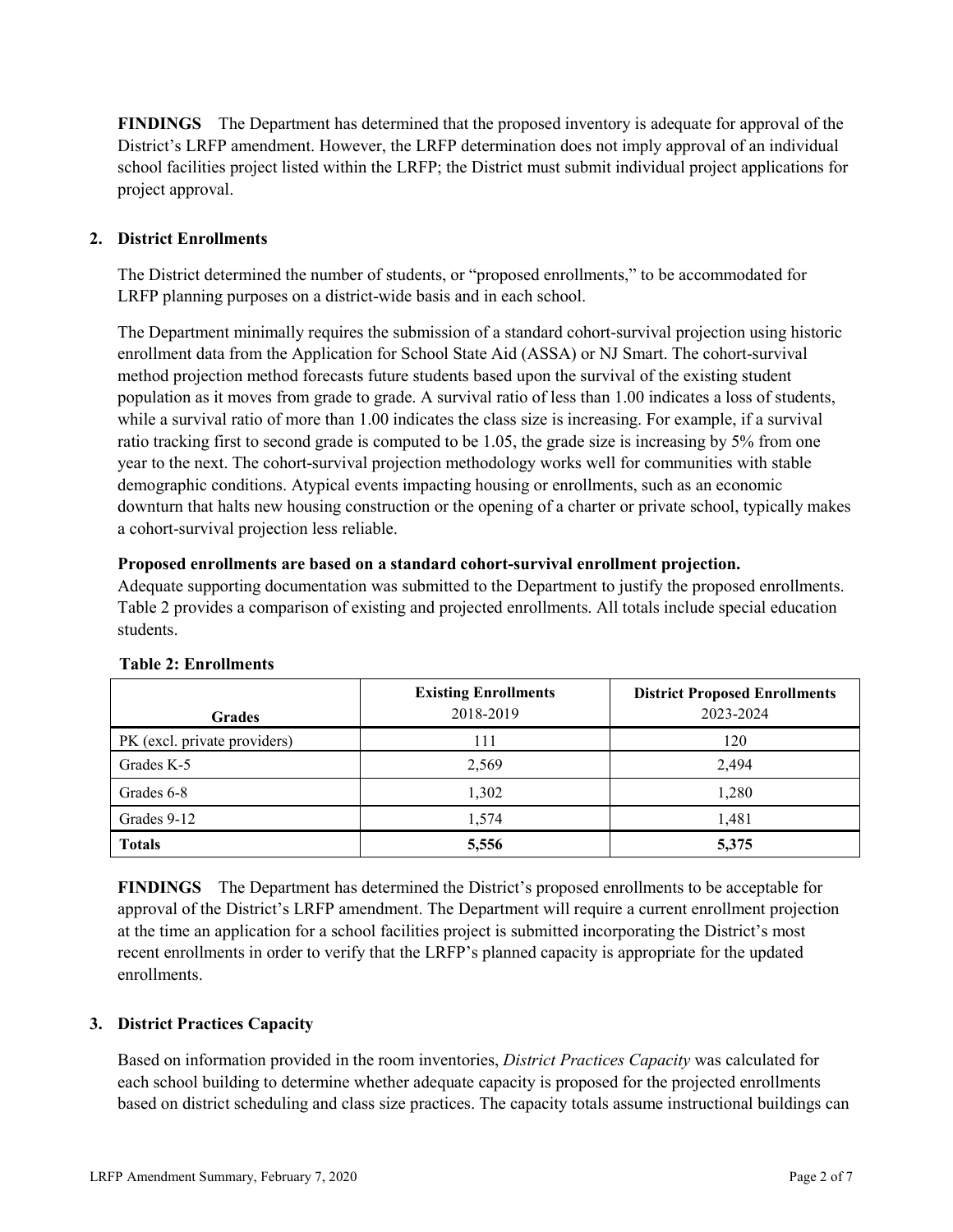be fully utilized regardless of school sending areas, transportation, and other operational issues. The calculations only consider district-owned buildings and long-term leases; short term leases and temporary buildings are excluded. A capacity utilization factor of 90% for classrooms serving grades K-8 and 85% for classrooms serving grades 9-12 is applied in accordance with the FES. No capacity utilization factor is applied to preschool classrooms.

In certain cases, districts may achieve adequate District Practices Capacity to accommodate enrollments but provide inadequate square feet per student in accordance with the FES, resulting in educational adequacy issues and "Unhoused Students." Unhoused students are considered in the "Functional Capacity" calculations used to determine potential State support for school facilities projects and are analyzed in Section 4.

Table 3 provides a summary of proposed enrollments and existing and proposed District-wide capacities. Detailed information can be found in the LRFP website reports titled *FES and District Practices Capacity Report, Existing Rooms Inventory Report, and Proposed Rooms Inventory Report.*

| <b>Grades</b>     | <b>Proposed</b><br><b>Enrollments</b> | <b>Existing</b><br><b>District</b><br><b>Practices</b><br>Capacity | <b>Existing</b><br>Deviation* | <b>Proposed</b><br><b>District</b><br><b>Practices</b><br>Capacity | <b>Proposed</b><br>Deviation* |
|-------------------|---------------------------------------|--------------------------------------------------------------------|-------------------------------|--------------------------------------------------------------------|-------------------------------|
| Elementary (PK-5) | 2,614                                 | 2,557.88                                                           | $-56.12$                      | 2,665.72                                                           | 51.72                         |
| Middle $(6-8)$    | 1,280                                 | 1,052.83                                                           | $-227.17$                     | 1,328.13                                                           | 48.13                         |
| High $(9-12)$     | 1,481                                 | 1,253.24                                                           | $-227.76$                     | 1,452.65                                                           | $-28.35$                      |
| <b>Totals</b>     | 5,375                                 | 4,863.95                                                           | $-511.05$                     | 5,446.50                                                           | 71.50                         |

**Table 3: District Practices Capacity Analysis**

*\* Positive numbers signify surplus capacity; negative numbers signify inadequate capacity. Negative values for District Practices capacity are acceptable for approval if proposed enrollments do not exceed 100% capacity utilization.*

Considerations:

- **Based on the proposed enrollments and existing room inventories, the District is projected to have** inadequate capacity for the following grade groups, assuming all school buildings can be fully utilized: n/a
- Adequate justification has been provided by the District if the proposed capacity for a school significantly deviates from the proposed enrollments. Generally, surplus capacity is acceptable for LRFP approval if additional capacity is not proposed through new construction.

**FINDINGS**The Department has determined that proposed District capacity, in accordance with the proposed enrollments, is adequate for approval of the District's LRFP amendment. The Department will require a current enrollment projection at the time an application for a school facilities project is submitted, incorporating the District's most recent Fall Enrollment Report, in order to verify that the LRFP's planned capacity meets the District's updated enrollments.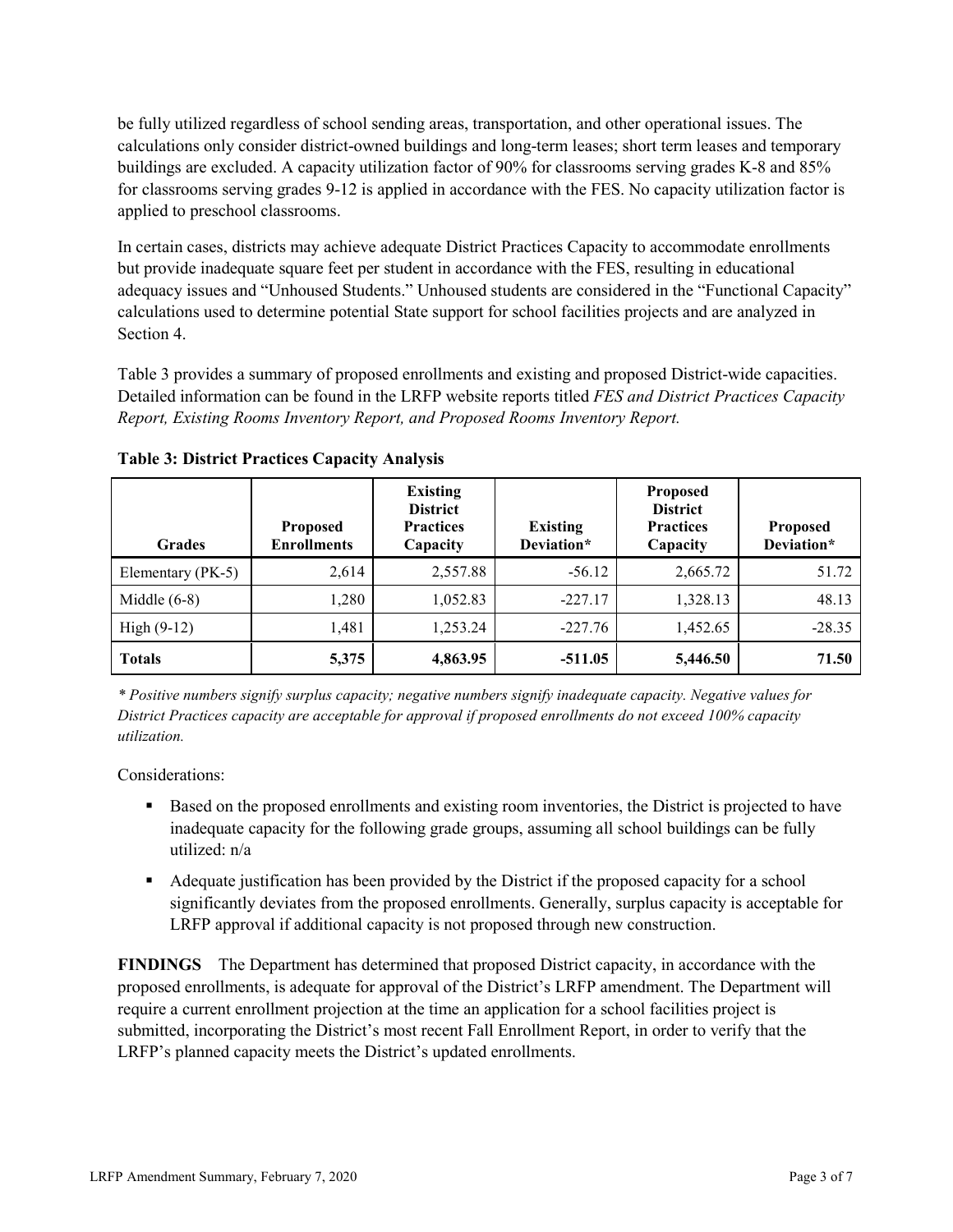### **4. New Construction Funding Eligibility**

*Functional Capacity* was calculated and compared to the proposed enrollments to provide a **preliminary estimate** of Unhoused Students and new construction funding eligibility. **Final determinations will be made at the time of project application approvals.**

*Functional Capacity* is the adjusted gross square footage of a school building *(total gross square feet minus excluded space)* divided by the minimum area allowance per full-time equivalent student for the grade level contained therein. *Unhoused Students* is the number of students projected to be enrolled in the District that exceeds the Functional Capacity of the District's schools pursuant to N.J.A.C. 6A:26-2.2(c). *Excluded Square Feet* includes (1) square footage exceeding the FES for any pre-kindergarten, kindergarten, general education, or self-contained special education classroom; (2) grossing factor square footage *(corridors, stairs, mechanical rooms, etc.)* that exceeds the FES allowance, and (3) square feet proposed to be demolished or discontinued from use. Excluded square feet may be revised during the review process for individual school facilities projects.

Table 4 provides a preliminary assessment of the Functional Capacity, Unhoused Students, and Estimated Maximum Approved Area for Unhoused Students for each FES grade group. The calculations exclude temporary facilities and short-term leased buildings. School buildings proposed for whole or partial demolition or reassignment to a non-school use are excluded from the calculations pending project application review. If a building is proposed to be reassigned to a different school, the square footage is applied to the proposed grades after reassignment. Buildings that are not assigned to a school are excluded from the calculations. In addition, only preschool students eligible for state funding (former ECPA students) are included. Detailed information concerning the calculations can be found in the *Functional Capacity and Unhoused Students Report* and the *Excluded Square Footage Report.*

|                                                | $PK/K-5$  | $6 - 8$  | $9 - 12$ | <b>Total</b> |
|------------------------------------------------|-----------|----------|----------|--------------|
| PK Eligible Students/K-12 Proposed Enrollments | 2,614     | 1,280    | 1,481    |              |
| FES Area Allowance (SF/student)                | 125.00    | 134.00   | 151.00   |              |
| <b>Prior to Completion of Proposed Work:</b>   |           |          |          |              |
| <b>Existing Gross Square Feet</b>              | 306,070   | 160,791  | 235,237  | 702,098      |
| Adjusted Gross Square Feet                     | 299,323   | 160,132  | 232,094  | 691,549      |
| <b>Adjusted Functional Capacity</b>            | 2,370.55  | 1,217.43 | 1,537.05 |              |
| Unhoused Students                              | 123.45    | 62.57    | 0.00     |              |
| Est. Max. Area for Unhoused Students           | 15,430.98 | 8,383.96 | 0.00     |              |
| <b>After Completion of Proposed Work:</b>      |           |          |          |              |
| Gross Square Feet                              | 306,070   | 160,791  | 235,237  | 702,098      |
| New Gross Square Feet                          | $\theta$  | $\theta$ | $\theta$ | $\theta$     |
| Adjusted Gross Square Feet                     | 299,323   | 160,132  | 232,094  | 691,549      |
| <b>Functional Capacity</b>                     | 2,370.55  | 1,217.43 | 1,537.05 |              |
| Unhoused Students after Construction           | 123.45    | 62.57    | 0.00     |              |
| Est. Max. Area Remaining                       | 15,430.98 | 8,383.96 | 0.00     |              |

| Table 4: Estimated Maximum Approved Area for Unhoused Students |  |  |  |
|----------------------------------------------------------------|--|--|--|
|----------------------------------------------------------------|--|--|--|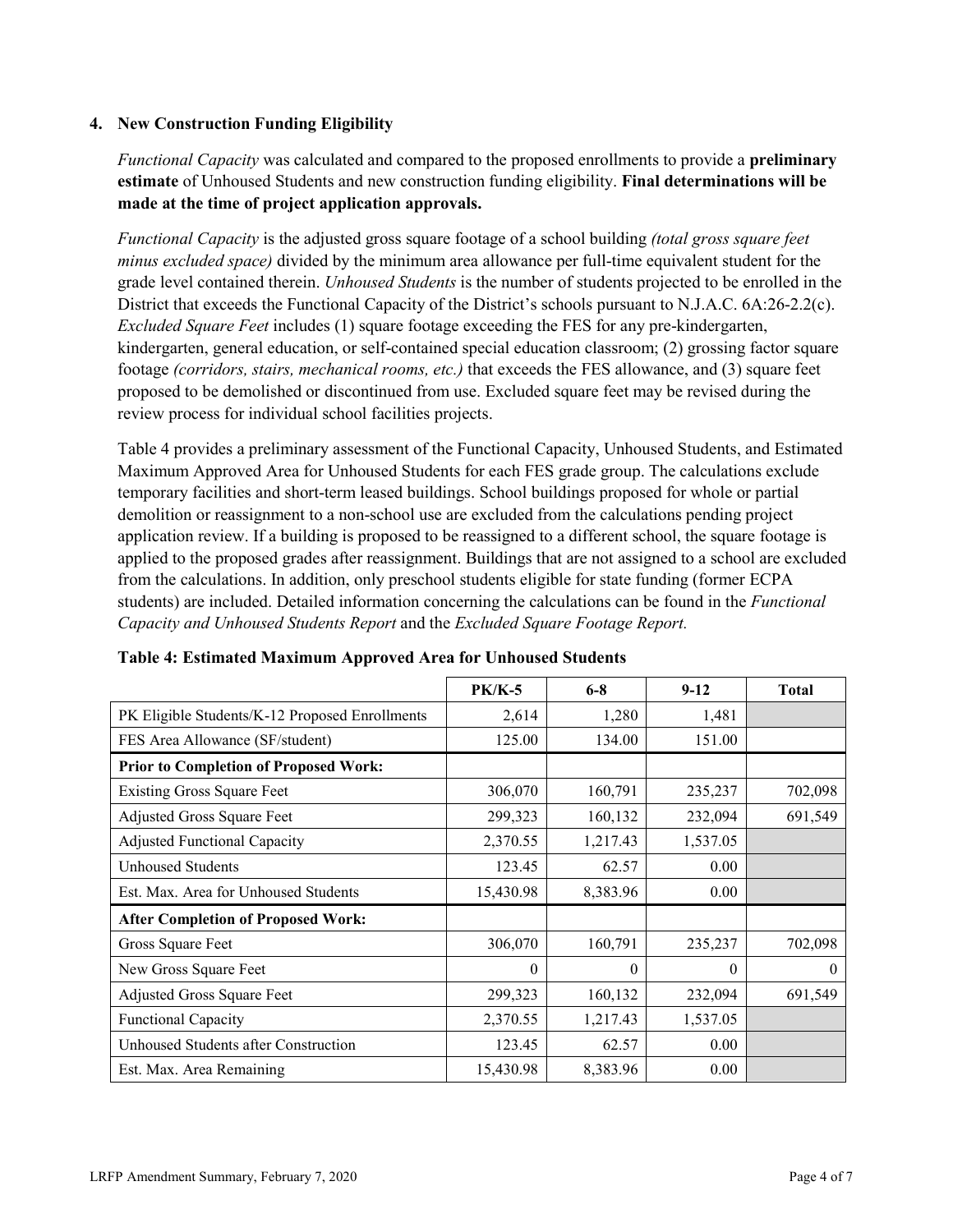Facilities used for non-instructional or non-educational purposes are ineligible for State support under the Act. However, projects for such facilities shall be reviewed by the Department to determine whether they are consistent with the District's LRFP and whether the facility, if it is to house students (full or part time) conforms to educational adequacy requirements. These projects shall conform to all applicable statutes and regulations.

Estimated costs represented in the LRFP by the District are for capital planning purposes only. The estimates are not intended to represent preliminary eligible costs or final eligible costs of approved school facilities projects.

Considerations:

- The District does not have approved projects pending completion, as noted in Section 1, that impact the Functional Capacity calculations.
- The Functional Capacity calculations *exclude* square feet proposed for demolition or discontinuation for the following FES grade groups and school buildings pending a feasibility study and project review: n/a .
- Based on the preliminary assessment, the District has Unhoused Students prior to the completion of proposed work for the following FES grade groups: K-5, 6-8.
- New construction is proposed for the following FES grade groups:  $n/a$ .
- **Proposed new construction exceeds the estimated maximum area allowance for Unhoused** Students prior to the completion of the proposed work for the following grade groups:  $n/a$ .
- The District, based on the preliminary LRFP assessment, will have Unhoused Students after completion of the proposed LRFP work. If the District is projected to have Unhoused Students, adequate justification has been provided to confirm educational adequacy in accordance with Section 6 of this determination.

**FINDINGS** Functional Capacity and Unhoused Students calculated in the LRFP are preliminary estimates. Preliminary Eligible Costs (PEC) and Final Eligible Costs (FEC) will be included in the review process for specific school facilities projects. A feasibility study undertaken by the District is required if building demolition or replacement is proposed per N.J.A.C. 6A:26-2.3(b)(10).

# **5. Proposed Work**

The District assessed program space, capacity, and physical plant deficiencies to determine corrective actions. Capital maintenance, or *"system actions,"* address physical plant deficiencies due to operational, building code, and /or life cycle issues. Inventory changes, or *"inventory actions,*" add, alter, or eliminate sites, site amenities, buildings, and/or rooms.

The Act (N.J.S.A. 18A:7G-7b) provides that all school facilities shall be deemed suitable for rehabilitation unless a pre-construction evaluation undertaken by the District demonstrates to the satisfaction of the Commissioner that the structure might pose a risk to the safety of the occupants even after rehabilitation or that rehabilitation is not cost-effective. Pursuant to N.J.A.C. 6A:26-2.3(b)(10), the Commissioner may identify school facilities for which new construction is proposed in lieu of rehabilitation for which it appears from the information presented that new construction is justified, provided, however, that for such school facilities so identified, the District must submit a feasibility study as part of the application for the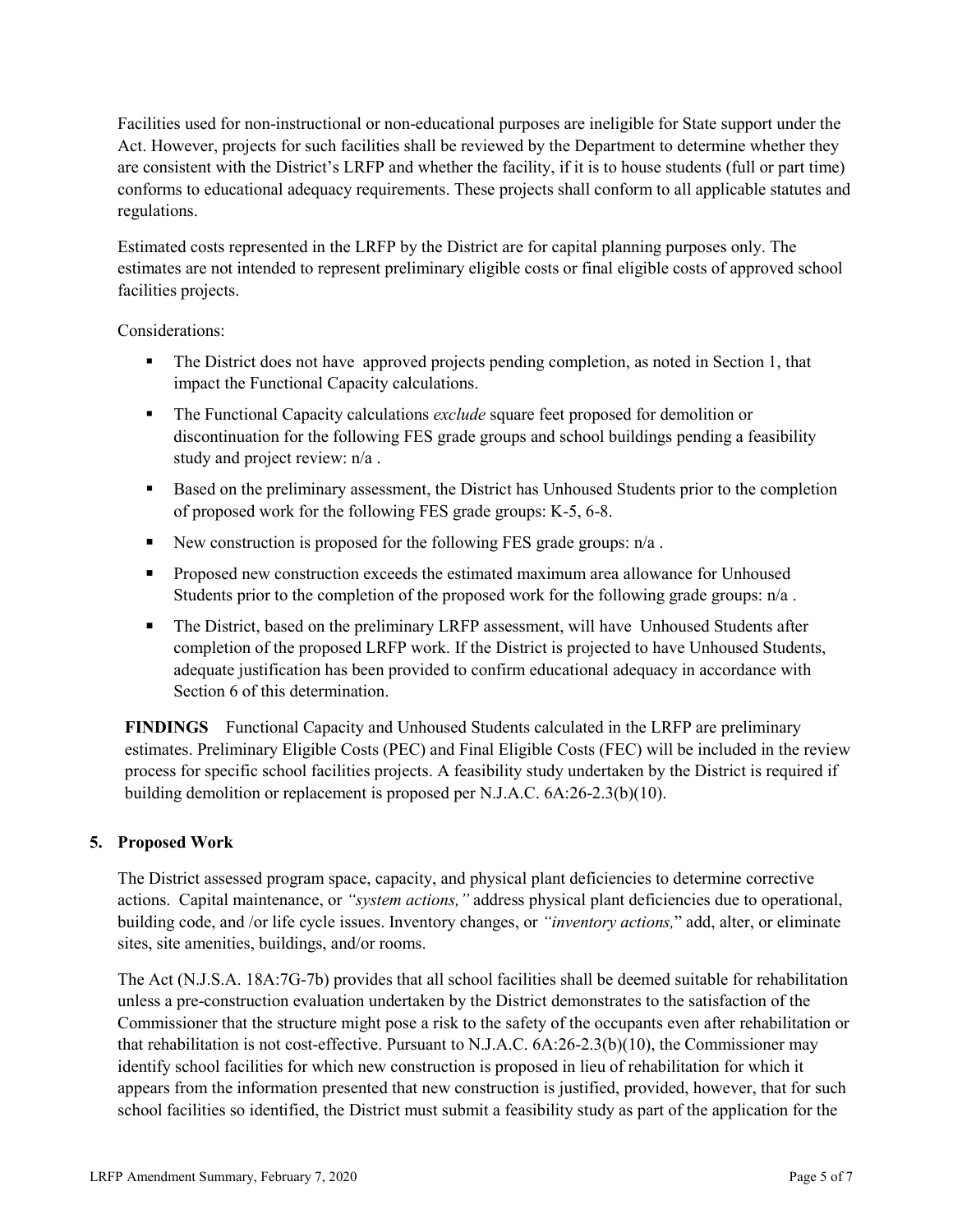specific school facilities project. The cost of each proposed building replacement is compared to the cost of additions or rehabilitation required to eliminate health and safety deficiencies and to achieve the District's programmatic model.

Table 5 lists the scope of work proposed for each school based on the building(s) serving their student population. Proposed inventory changes are described in the LRFP website reports titled *"School Asset Inventory Report and "Proposed Room Inventory Report."* Information concerning proposed systems work, or capital maintenance can be found in the "LRFP Systems Actions Summary Report".

With the completion of the proposed work, the following schools are proposed to be eliminated:  $n/a$ ; the following schools are proposed to be added: n/a.

| <b>Proposed Scope of Work</b>                                                                  | <b>Applicable Schools</b>                                                                                                          |  |  |
|------------------------------------------------------------------------------------------------|------------------------------------------------------------------------------------------------------------------------------------|--|--|
| Renovation only (no new construction)                                                          |                                                                                                                                    |  |  |
| System actions only (no inventory actions)                                                     | Brunner (080), Evergreen (090), Coles (085),<br>Park Middle (060), School 1 (070), HS (050),<br>Terrill Middle (065), McGinn (105) |  |  |
| Existing inventory actions only (no systems actions)                                           | n/a                                                                                                                                |  |  |
| Systems and inventory changes                                                                  | n/a                                                                                                                                |  |  |
| <b>New construction</b>                                                                        |                                                                                                                                    |  |  |
| Building addition only (no systems or existing inventory actions)                              | n/a                                                                                                                                |  |  |
| Renovation and building addition (system, existing inventory,<br>and new construction actions) | n/a                                                                                                                                |  |  |
| New building on existing site.                                                                 | n/a                                                                                                                                |  |  |
| New building on new or expanded site                                                           | n/a                                                                                                                                |  |  |
| Site and building disposal (in addition to above scopes)                                       |                                                                                                                                    |  |  |
| Partial building demolition                                                                    | n/a                                                                                                                                |  |  |
| Whole building demolition                                                                      | n/a                                                                                                                                |  |  |
| Site and building disposal or discontinuation of use                                           | n/a                                                                                                                                |  |  |

|  |  |  | <b>Table 5. School Building Scope of Work</b> |  |  |  |
|--|--|--|-----------------------------------------------|--|--|--|
|--|--|--|-----------------------------------------------|--|--|--|

**FINDINGS** The Department has determined that the proposed work is adequate for approval of the District's LRFP amendment. However, Department approval of proposed work in the LRFP does not imply the District may proceed with a school facilities project. The District must submit individual project applications with cost estimates for Department project approval. Both school facilities project approval and other capital project review require consistency with the District's approved LRFP.

#### **6. Proposed Room Inventories and the Facilities Efficiency Standards**

The District's proposed school buildings were evaluated to assess general educational adequacy in terms of compliance with the FES area allowance pursuant to N.J.A.C. 6A:26-2.2 and 2.3.

District schools proposed to provide less square feet per student than the FES after the completion of proposed work as indicated in Table 5 are as follows: n/a

**FINDINGS** The Department has determined that the District's proposed room inventories are adequate for LRFP approval. If school(s) are proposed to provide less square feet per student than the FES area